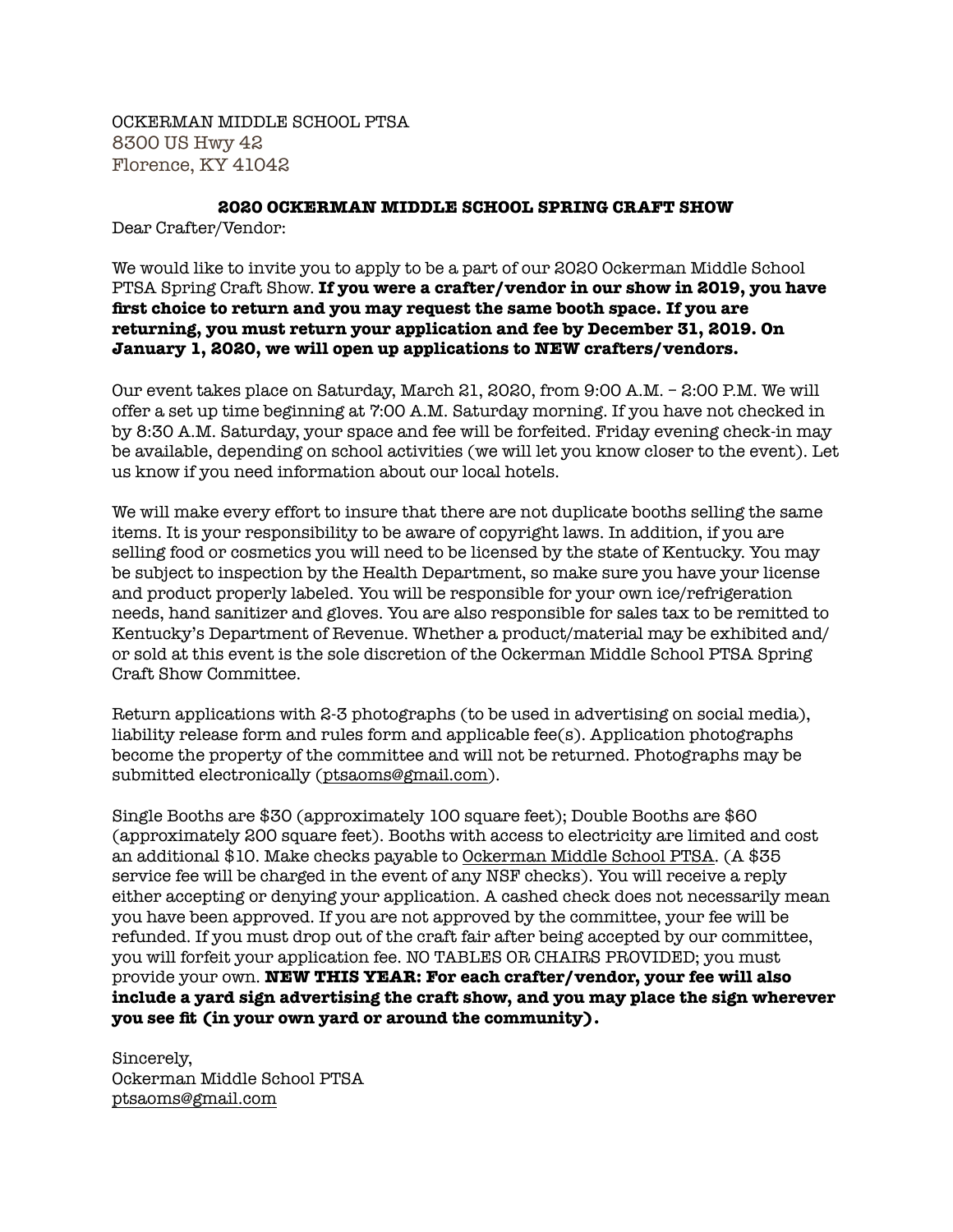## **Application**

| Please type or print legibly and highlight changes from previous year:<br>Name(s):                                                                                                                                                                                                                                                     |                                                                                             |
|----------------------------------------------------------------------------------------------------------------------------------------------------------------------------------------------------------------------------------------------------------------------------------------------------------------------------------------|---------------------------------------------------------------------------------------------|
|                                                                                                                                                                                                                                                                                                                                        |                                                                                             |
|                                                                                                                                                                                                                                                                                                                                        |                                                                                             |
|                                                                                                                                                                                                                                                                                                                                        |                                                                                             |
|                                                                                                                                                                                                                                                                                                                                        |                                                                                             |
|                                                                                                                                                                                                                                                                                                                                        |                                                                                             |
| Please circle answers:                                                                                                                                                                                                                                                                                                                 |                                                                                             |
| Returning Vendor Yes or No                                                                                                                                                                                                                                                                                                             |                                                                                             |
| Requesting Same Space Yes or No<br>Single or Double Space                                                                                                                                                                                                                                                                              |                                                                                             |
| Electric Yes or No (Electricity is an additional \$10 and spaces are limited.)                                                                                                                                                                                                                                                         |                                                                                             |
|                                                                                                                                                                                                                                                                                                                                        |                                                                                             |
|                                                                                                                                                                                                                                                                                                                                        | Provide two to three words to summarize all items you will be selling. Some, or all, of the |
| words will be used on the map provided to shoppers. ____________________________                                                                                                                                                                                                                                                       |                                                                                             |
|                                                                                                                                                                                                                                                                                                                                        |                                                                                             |
| The medium(s) & original crafts to be exhibited should be explained in detail and include<br>2-3 photos (if new or changing medium). Please limit to 2 mediums. BOTH NEW &<br>RETURNING - Please send photo(s) if you would like them to be considered for<br>advertising so we can let everyone know you are participating this year! |                                                                                             |
|                                                                                                                                                                                                                                                                                                                                        |                                                                                             |
| What shows have you exhibited in during the last year?                                                                                                                                                                                                                                                                                 |                                                                                             |
|                                                                                                                                                                                                                                                                                                                                        | Single Booth (\$30), Double Booth (\$60), Electric (\$10) - A Single booth is approximately |
|                                                                                                                                                                                                                                                                                                                                        | 100 square feet. Applications will be accepted until our spaces are full. The Release of    |
| payment.                                                                                                                                                                                                                                                                                                                               | Liability Waiver & Rules form should be signed & returned with your application and         |
|                                                                                                                                                                                                                                                                                                                                        | Make checks payable to: OCKERMAN MIDDLE SCHOOL PTSA                                         |
|                                                                                                                                                                                                                                                                                                                                        | Return to: OCKERMAN MIDDLE SCHOOL PTSA                                                      |
|                                                                                                                                                                                                                                                                                                                                        | 8300 US Hwy 42                                                                              |
|                                                                                                                                                                                                                                                                                                                                        | Florence, KY 41042                                                                          |
| We look forward to having you join the 2020 event!                                                                                                                                                                                                                                                                                     |                                                                                             |

If you have any questions or concerns please contact: email: [ptsaoms@gmail.com](mailto:ptsaoms@gmail.com)